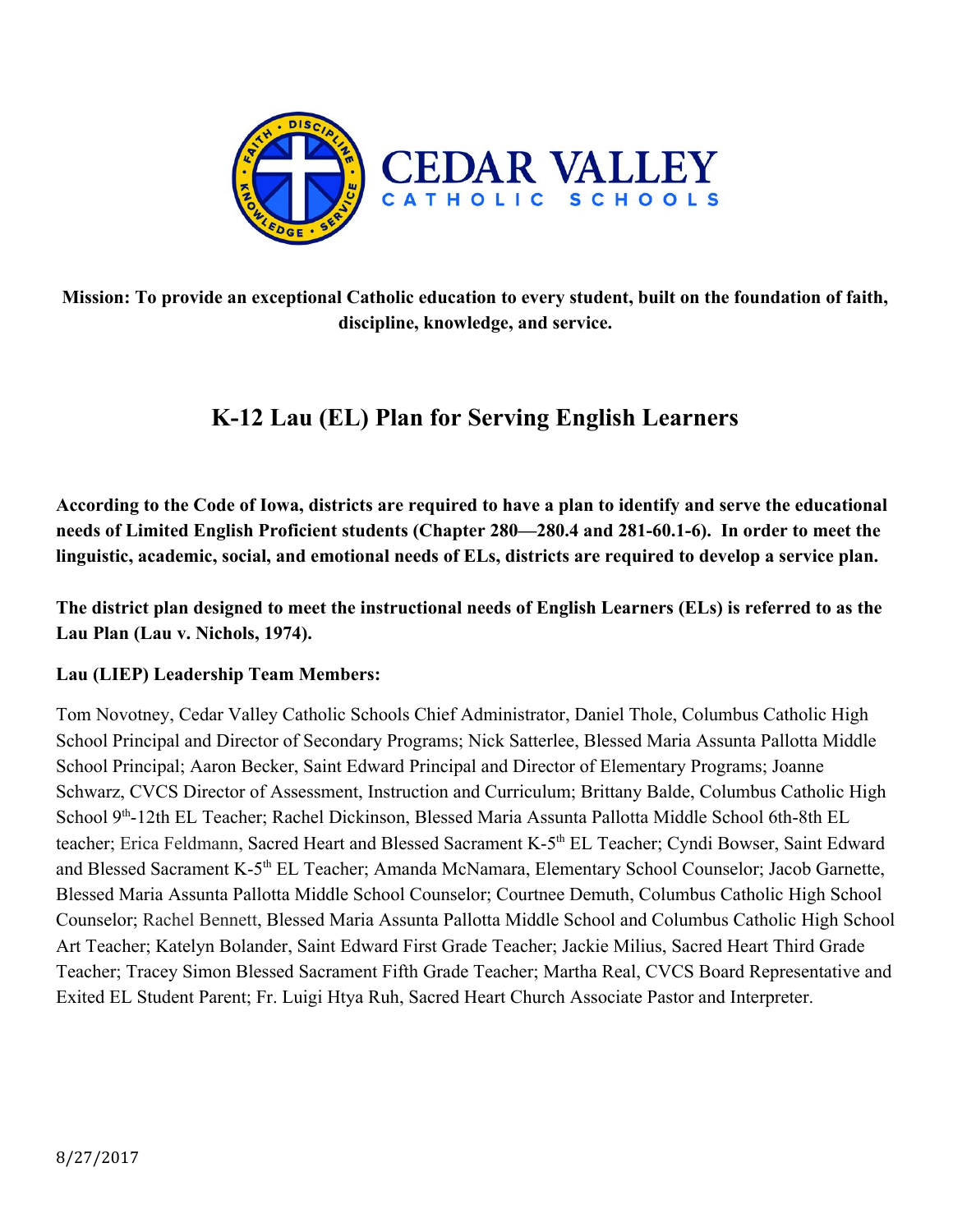#### **I. Lau Plan Guiding Principles**

- A. English language development To help English Learners become English proficient in the language skills of reading, writing, speaking, and listening.
- B. Academic achievement To educate English Learners to meet the same challenging academic content and student academic achievement that all children are expected to meet.
- C. Cross-cultural goals To facilitate the inclusion of English Learners while paying specific attention to the multicultural backgrounds of the students.

#### **II. Identification and Placement of EL Students in a Language Instruction Educational Program (LIEP)**

#### *A. Home Language Survey*

During registration, all families will complete the Home Language Survey - IA and Student Race and Ethnicity Reporting. The Home Language Survey and Student Race and Ethnicity Report is located on PowerSchool utilized by Cedar Valley Catholic Schools is derived from TransACT [form IA] and includes information regarding race and ethnicity. It will be provided to parents, to the extent practicable, in a language they can understand. Cedar Valley Catholic Schools is prepared to conduct oral or native language interviews in the student's home language with those adults who may not have sufficient English or literacy skills to complete a survey written in English. Families registering children will be assisted in completing documents and registration materials on-site as needed. If home language assistance is necessary in order to secure accurate data, every reasonable attempt will be made to provide this support.

Daniel Thole, Columbus Catholic High School Principal and Director of Secondary Programs; Nick Satterlee, Blessed Maria Assunta Pallotta Middle School Principal; Aaron Becker, Saint Edward Principal and Director of Elementary Programs; Heather Williams and Aaron Ferrie, Assistant Principals review the HLS for their schools to verify if a language other than English is represented. Daniel Thole, Columbus Catholic High School Principal and Director of Secondary Programs; Nick Satterlee, Blessed Maria Assunta Pallotta Middle School Principal; Aaron Becker, Saint Edward Principal and Director of Elementary Programs; Heather Williams and Aaron Ferrie, Assistant Principals will share this information with the EL teacher who will conduct an English Language Proficiency Assessment.

A copy of the signed HLS-IA with information regarding race and ethnicity will be placed in each (ELL and non-ELL) student's cumulative folder.

#### *B. EL Proficiency Program Placement Assessment*

At the start of the school year for student attendance, Assessment of English Language Proficiency is required within the first thirty days of the student's arrival. If the child enters after the beginning of the school year, it is required within two weeks.

To meet these requirements, Brittany Balde, Columbus Catholic High School 9<sup>th</sup>-12th EL Teacher; Rachel Dickinson, Blessed Maria Assunta Pallotta Middle School 6th-8th EL teacher; Erica Feldmann, Sacred Heart and Blessed Sacrament K-5<sup>th</sup> EL Teacher; Cyndi Bowser, Saint Edward and Blessed Sacrament K-5<sup>th</sup> EL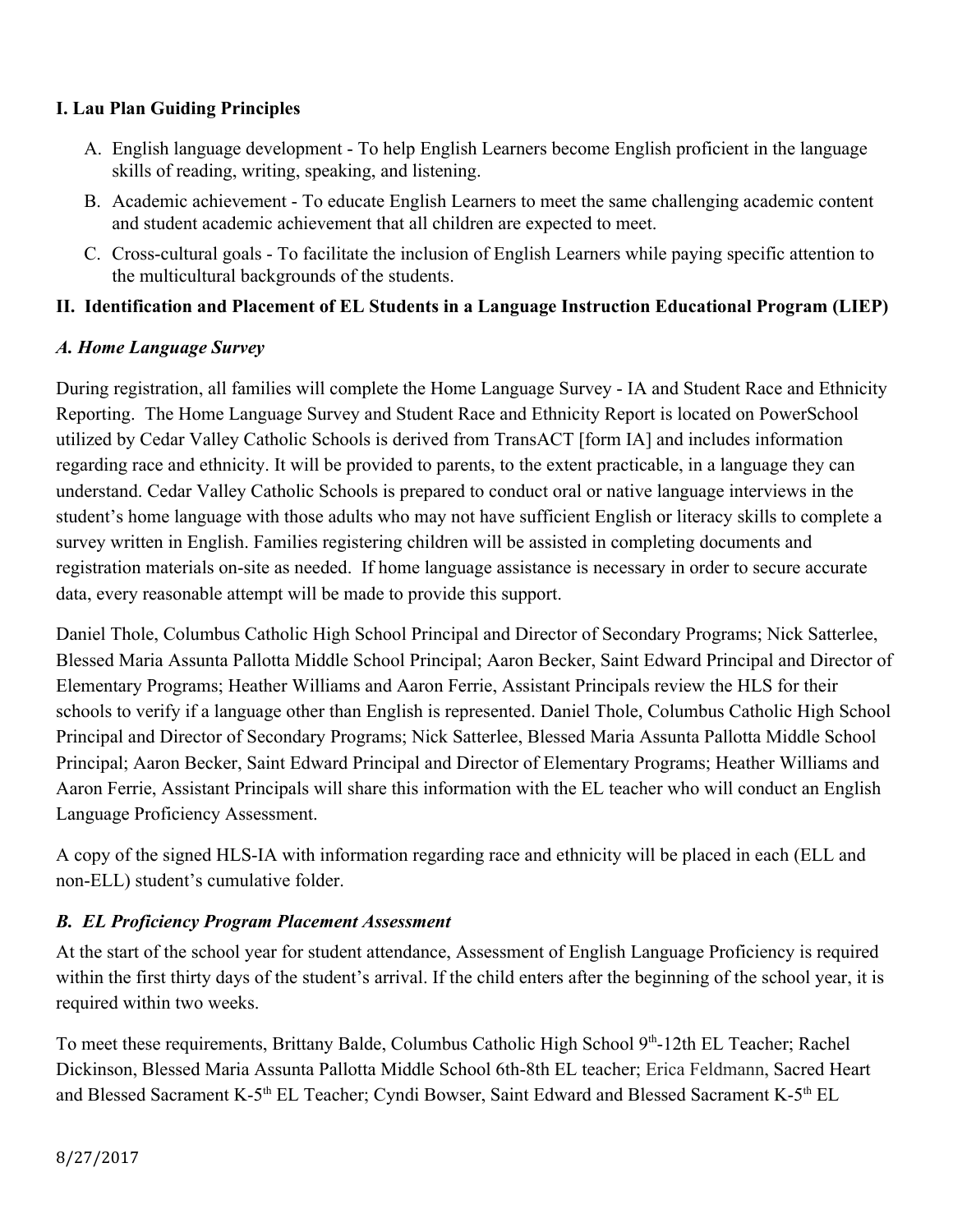Teacher are trained to administer and score the assessments. Certificates of completion will be stored in the personnel files.

These EL teachers will administer the state required English Language Proficiency Screener to measure listening, speaking, reading, and writing levels in English, within the first 14/30 days of enrollment requirement as stated above. Each Cedar Valley Catholic Schools site's previously listed administrator will ensure that the assessment is completed within mandated timelines. Completed screening assessments will be kept in the student's cumulative folder.

# *C. LIEP Placement*

The process to place students in appropriate Language Instruction Education Programs and content course involves the collaborative work of the Lau Leadership team. The Lau Leadership team (listed below) will use a common form to gather and review data, including the results from the English language proficiency assessment, along with state and district standardized assessments in reading and math. Cedar Valley Catholic Schools will review prior student records, teacher interview information, parent information, teacher observations, referrals, student grades, and informal assessment information.

The Lau Site Leadership teams at each site are as follows:

Columbus Catholic High School: Daniel Thole, Columbus Catholic High School Principal and Director of Secondary Programs; Brittany Balde, Columbus Catholic High School 9<sup>th</sup>-12<sup>th</sup> EL Teacher; Courtnee Demuth, Columbus Catholic High School Counselor

Blessed Maria Assunta Pallotta Middle School: Nick Satterlee, Blessed Maria Assunta Pallotta Middle School Principal; Rachel Dickinson, Blessed Maria Assunta Pallotta Middle School 6th-8th EL teacher; Jacob Garnette, Blessed Maria Assunta Pallotta Middle School Counselor

Blessed Sacrament: Heather Williams, Assistant Principal; Erica Feldmann, K-5<sup>th</sup> EL Teacher, Amanda McNamara, Elementary School Counselor

Sacred Heart: Aaron Ferrie, Assistant Principal; Erica Feldmann, K-5<sup>th</sup> EL Teacher, Amanda McNamara, Elementary School Counselor

Saint Edward: Aaron Becker, Director of Elementary Programs and Principal; Cyndi Bowser, K-5<sup>th</sup> EL Teacher, Amanda McNamara, Elementary School Counselor

If the student is non-English proficient or limited English proficient in any of the English language development subtest (speaking, listening, reading, and writing), or there is evidence that he/she will not be successful in the regular classroom because of language background, the student is identified by the team for the LIEP.

Based on English Language development, academic needs, and other pertinent data, the team will identify EL students who will be assigned to mainstream classrooms/content courses with students the same chronological age, with no more than two years differential.

Appropriate LIEP services will begin upon identification.

#### *D. Parental Notification*

Parental information will be provided in an understandable and uniform format, and to the extent practicable, in a language that the parents can understand.

Notice will be sent upon: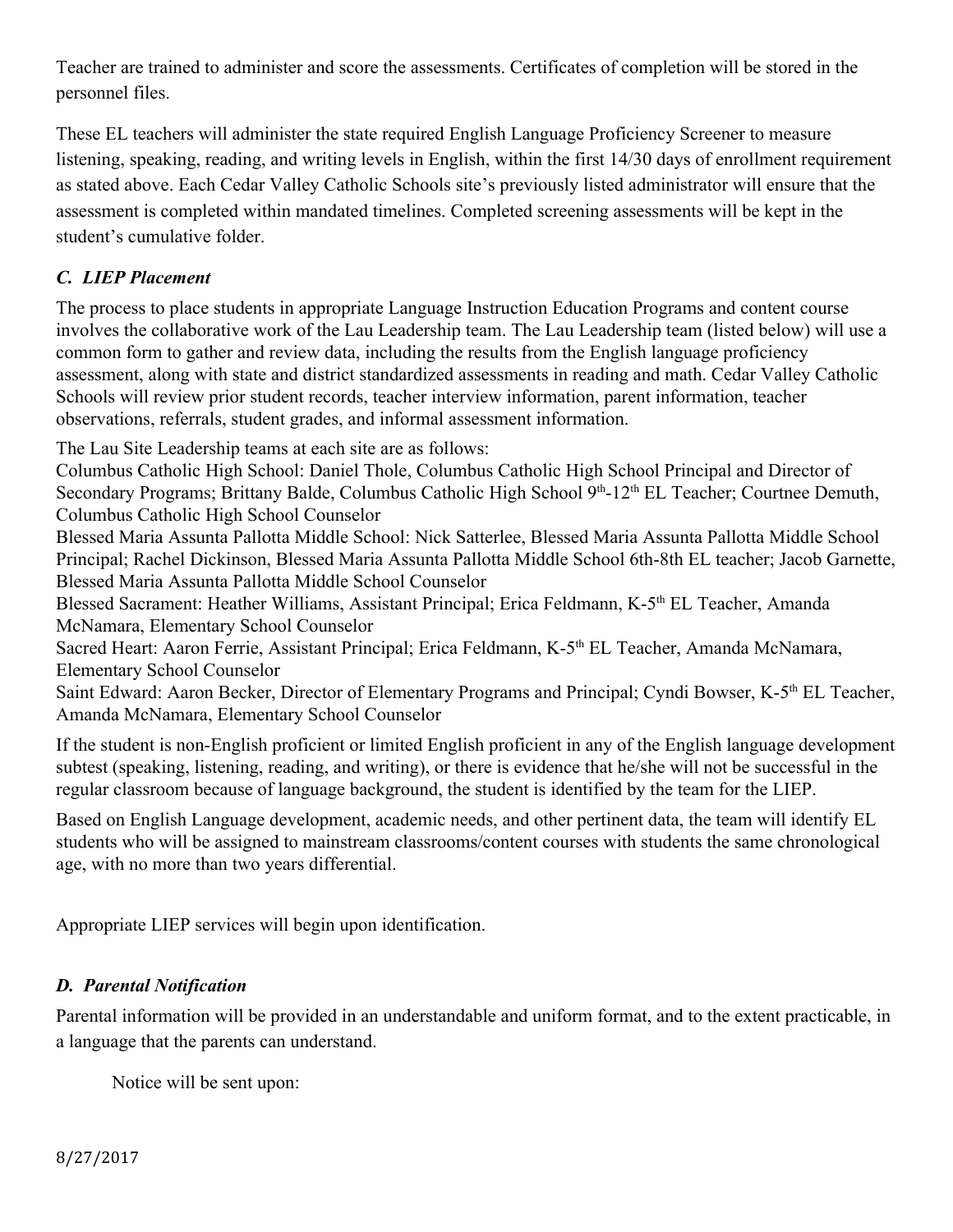- 1. Determination of student eligibility Sent upon completion of a student's first assessment for placement in an English language development program. (Form: Determination of Student Eligibility and Permission from TransAct, English Language Development Program Placement (Sent once upon placement).
- 2. Notification of English Language development program placement Sent upon initial or annually to explain students' placement in an English language development program. (Form: Notification of English Language Development Program Placement-Version A from TransAct)
- 3. Notice sent no later than 30 days after the beginning of the school year for continuing students or within two weeks of initial placement for students identified later in the year. At Cedar Valley Catholic Schools, the Lau Site Leadership teams (listed previously) at each site ensures this work is completed.
- 4. A copy of both notices is kept in the student's cumulative folder.

#### *E. Process for Waiving Students from LIEP*

1. Parents do have the right to waive enrollment in the LIEP. If a parent wishes to decline services, a meeting is held to discuss recommendations, concerns, ELPA21 Screener and/or ELPA21 Summative Assessment requirements, and potential outcomes with parents. Parents are provided a copy of *Explanation of Consequences for not Participating in Language Program* notice. Documentation of this meeting is kept in the student's cumulative folder.

2. To waive enrollment, parents must sign a *Request for Change in Program*. The signed waiver is kept in the student's cumulative folder. (Form: Request for Change in Program Participation from TransACT)

3. The school will provide support to students who have waived enrollment in the LIEP within the classroom to ensure English language development and academic progress. The EL teacher will collaborate once a quarter with the general education teacher of the students to ensure students choosing to waive services will receive best practice instructional strategies with appropriate accommodations, based on the student's level of language acquisition performance to ensure progress towards achievement of English language proficiency and academic achievement. These students will be given the ELPA21 Summative Assessment to monitor progress towards English language proficiency until proficiency is reached.

#### **III. Language Instruction Education Program (LIEP)**

#### *A. LIEP Goals*

#### **Long and Short Range Goals:**

Academic Goal:

Long-Range Goal FAST CBM Reading-English Low Risk Percentage: Increase for the EL subgroup, based on the First Grade-Fifth Grade FAST CBM Reading-English, by one percentage point on the Spring First Grade-Fifth Grade FAST CBM Reading-English each year over the next five years (2018-2019 School Year to 2023-2024 School Year).

#### 2017-2018 Results:

Spring CBM Reading-English: 37% of CVCS first through fifth grade EL students were at low risk or higher.

Short Range Goal for 2018-2019: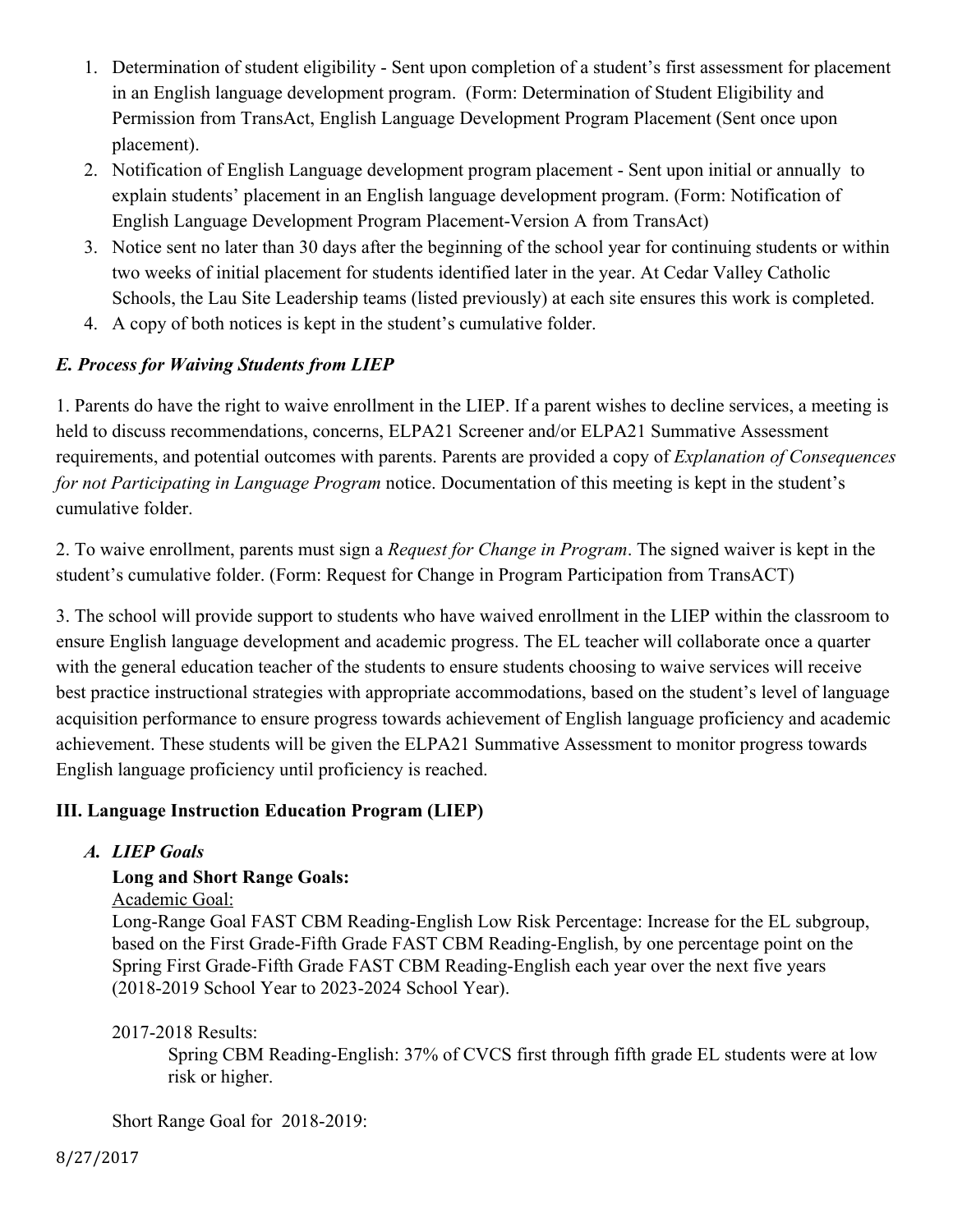Spring CBM Reading-English: 38% of CVCS first through fifth grade EL students will be at low risk or higher.

#### English Language Acquisition Goal:

Long-Range Goal for English Language Proficiency: Five percent increase in the percentage of English Learners who are proficient, based on the ELPA21 Summative Assessment results, within the next five years (2017-2018 School Year to 2021-2022 School Year).

| 2016-2017 Results: | ELPA21 Summative Assessment: 1.6% of CVCS EL were proficient.  |
|--------------------|----------------------------------------------------------------|
| 2017-2018 Results: | ELPA21 Summative Assessment: 15.6% of CVCS EL were proficient. |

Short Range Goal for 2017-2018: ELPA21 Summative Assessment: 16.6% of CVCS will be proficient.

#### *B. LIEP Services*

Cedar Valley Catholic Schools will utilize the Newcomer Program for non-English speaking students in the CVCS district who have been in the U.S. for less than two years and are in third grade or higher. The Newcomer classes are provided at Cedar Valley Catholic Elementary Schools, Blessed Maria Assunta Pallotta Middle School and Columbus Catholic High School, taught by the EL certified teacher and held a minimum of 50% of the school days: fifteen minutes per school day at the elementary level or one class period per school day at the middle school and high school level. The Newcomer Program prepares students to be able to actively participate in the general education classroom and grade specific content classes. Through this program students will develop their essential basic language and social skills through accelerated instruction as well as receive assistance in acculturation into the United States schools, community and cultures. General education and content-area teachers, who have Newcomer EL students in their classrooms, will use appropriate teaching and assessment strategies with appropriate accommodations provided to them through their Lau Leadership team members as well as scaffolding teaching techniques to provide these students access to the core. District-designed curriculum materials aligned to the Core and English Language Proficiency standards will be used.

#### **Elementary English as a Second Language (ESL):**:

In addition to the Newcomer Program provided at Sacred Heart, Blessed Sacrament, Sacred Heart and Saint Edward elementary schools service EL students through one or more of the following programs.

- 1. English Second Language Pull-out Programs: This is a structured language acquisition program for students whose native language is other than English. The program provides EL students with direct language development instruction delivered by the EL teacher outside the EL students' general education classroom. The amount of targeted strategic instructional support time depends on the student's proficiency; that is, students with lower proficiency receive more time. The instructional time can range from 40% to 80% of the school days, with a minimum of 15 minutes per session. EL students receive this service, taught by the EL certified teacher, until they can demonstrate functional ability to read, write, listen, and speak in English language at age-appropriate and grade-level appropriate levels.
- 2. Content-based English Language Learner (ELL) Instruction: The goal is to prepare EL students to meet academic achievement core standards and become proficient in English language. The EL teacher pushes into the content-area class during the EL's school day to co-teach with the grade-level content area teacher. The EL-certified teacher provides language instruction that uses content as a medium for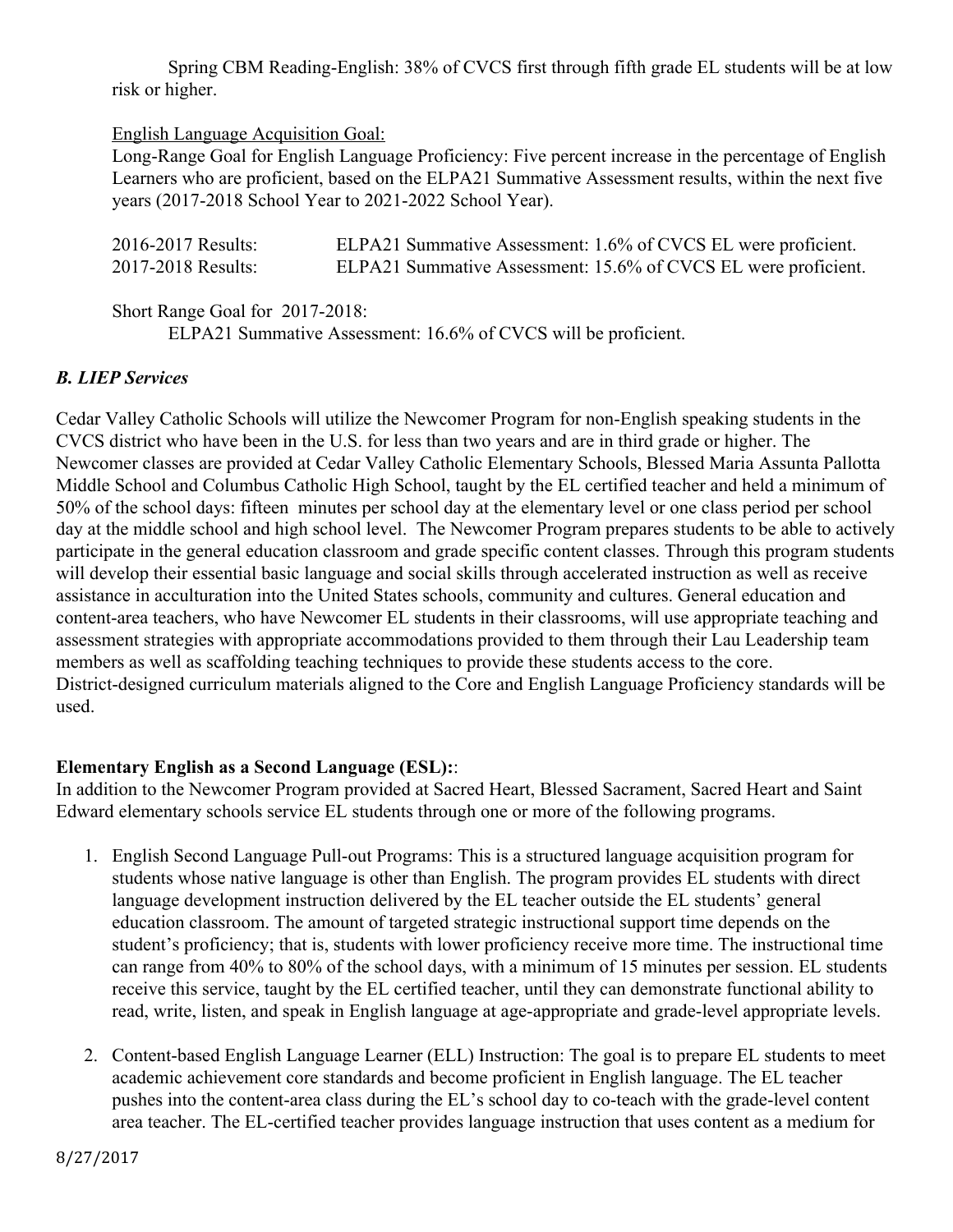building language skills. Although using content as a means, instruction is still focused primarily on learning English. The EL students may receive pull-out ESL instruction wherein they work with the EL teacher for short periods during other classes. Instruction is provided in English only, through blocks of time 20-30 minutes per day, 40% to 80% of the school days. The instruction is adapted to the student's level. This instruction is provided by the EL certified teacher and a highly-qualified, certified teacher.

All LIEP supports access to the district core curriculum. The Core Curriculum is aligned to the ELP Standards. Scope and sequence is aligned to both the ELP standards and ELA standards. Research based instruction and assessment that meet the needs of all learners will be provided. A minimum of monthly progress monitoring will be provided, adjustments to instruction is made based on progress monitoring, if needed.

In addition, the LIEP teacher works with the general education teachers at least once a quarter to provide identified best practice instructional strategies based on language acquisition levels in each area (reading, writing, speaking, listening). Scaffolding instructional techniques as well as differentiated instruction will be provided in the general education classroom, as needed, to provide students access to the core.

Small group strategic support, using materials at the language proficiency level that is directed by the general education teacher, Title One and/or Reading Skills teachers will be provided to build background knowledge needed to access the core, if EL students qualify for these services based on program requirements. Elementary EL students will use materials, as based on need, through supplemental phonemic awareness, phonics and/or guided reading programs. Instruction will be focused on vocabulary acquisition and comprehension. Ancillary materials will be used as appropriate to enhance language acquisition.

#### **Middle School English as a Second Language (ESL):**:

Blessed Maria Assunta Pallotta Middle School English services its EL students through a Second Language Pull-out Program. This language development instructional support is based on need, ranging from 40% to 80% of the school days, with the instructional time frame being one class period long. The language acquisition skills, which are based on individual EL student's proficiency levels, are taught by a certified EL teacher. EL students are mainstreamed into content classrooms with additional support as determined by their level of language acquisition. These supports include co-teaching classroom support. The Lau Leadership Team (listed previously) works at least once a quarter with the general education teachers to provide identified best practice instructional strategies based on language acquisition levels in each area (reading, writing, speaking, listening). The classroom teachers scaffold lessons and provide differentiated instruction, as needed, to provide students access to the core.

#### **High School English as a Second Language (ESL):**:

Columbus Catholic High School LIEP services consist of EL courses that provide appropriate instruction and support for ELL identified students. Courses and services provided are direct language instruction classes that are differentiated by students' level of English language proficiency. District-designed curricular material that are aligned to the Core and ELP standards will be used. These courses focus on the four areas of communication skills needed to access the core: reading, writing, speaking, and listening. Students also receive support as needed in a structured study hall where students receive assistance with homework, studying for assessments, and working skills that are not explicitly taught in other classes. The amount of instructional time students spend in LIEP courses each week is dependent on the proficiency levels of the students, ranging from one to five periods per week.

#### **High School Sheltered Instruction:**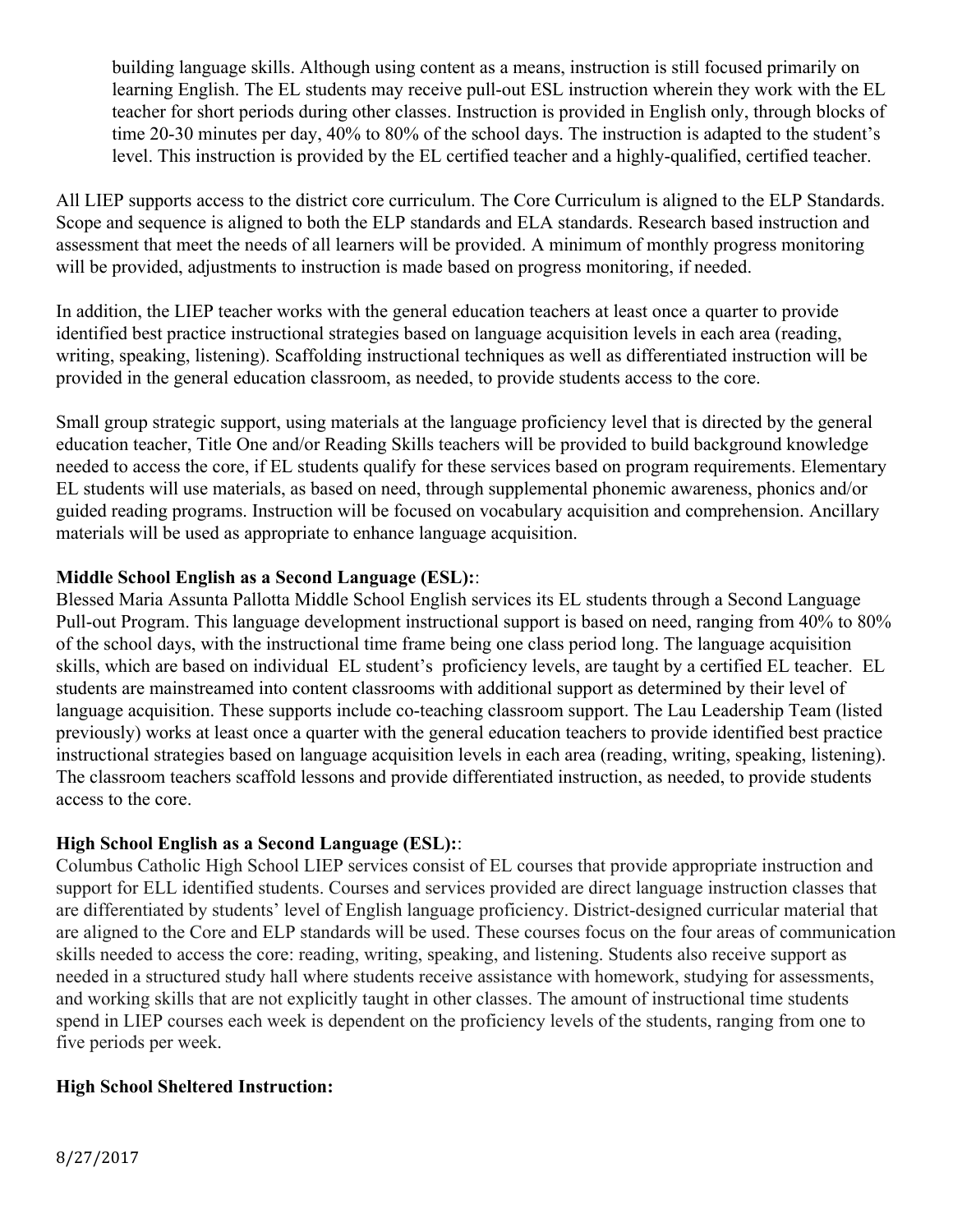Columbus Catholic High School also provides Sheltered Instruction in the area of English Language Arts for EL high school students performing at a higher level of language proficiency. In the sheltered English classes, the EL teacher will use clear, direct English and a wide range of scaffolding strategies to communicate meaningful input in the content area to students. Learning activities will connect new content to students' prior knowledge, require collaboration among students, and spiral through curriculum materials aligned to the Core and ELP standards. Students will receive the same grade-level English Language Arts instruction of their English-speaking peers. Lesson delivery will be adapted to meet their English proficiency level needs. The LIEP teacher, who is certified in English Language Arts, will use physical activities, visual aids, and set the environment to teach vocabulary for concept development in this area.

The Lau Leadership Team (listed previously) works with the content course teachers at least once a quarter to provide identified instructional strategies based on language acquisition levels. In addition, the content course teachers scaffold lessons and provide differentiated instruction, as needed, to provide students access to the core.

EL Students Served: All Cedar Valley Catholic Schools EL students, identified through ELPA21 Screener or at Emerging and Progressing levels based on ELPA21 Summative Assessment will receive direct EL instruction unless parents have waived LIEP services.

#### *C. Parent Notification and Waiving*

Cedar Valley Catholic Schools will follow the process and timeline stated below for notifying parents in a language most easily understood.

- 1. Parents must be notified annually of student placement in the LIEP. (Form: Notification of English Language Development Program Placement (A))
- 2. Parents are notified no later than 30 calendar days after the beginning of the school year or within two weeks of a child being placed in a LIEP if a student enters after the start of the school year.
- 3. Assigned Site Administrators are responsible for implementing the parental notification process at their assigned sites.
- 4. Annual record of this notification is stored in the student's cumulative file.
- 5. Parents do have the right to waive enrollment in the LIEP. If a parent wishes to decline services, a meeting is held to discuss recommendations, concerns, and potential outcomes with parents. To waive enrollment, parents must sign an enrollment waiver. The waiver is kept is the student's cumulative folder. (Form: TransACT NCLB-B4a Request for LIEP Denial or Withdrawal)
- 6. The Lau Site Leadership teams (listed previously) at each site will ensure this work is completed.
- 7. A copy of both notices is kept in the student's cumulative folder.

#### *D. Parent Communication – Waived Services*

1. Annual communication with obtained parent signature will occur with parents who have previously waived services, to discuss recommendations, concerns, ELPA21 assessment requirements, and potential outcomes and provide the *Explanation of Consequences for Not Participating in English Language Program* notice and *Request for Change in Program Participation* form.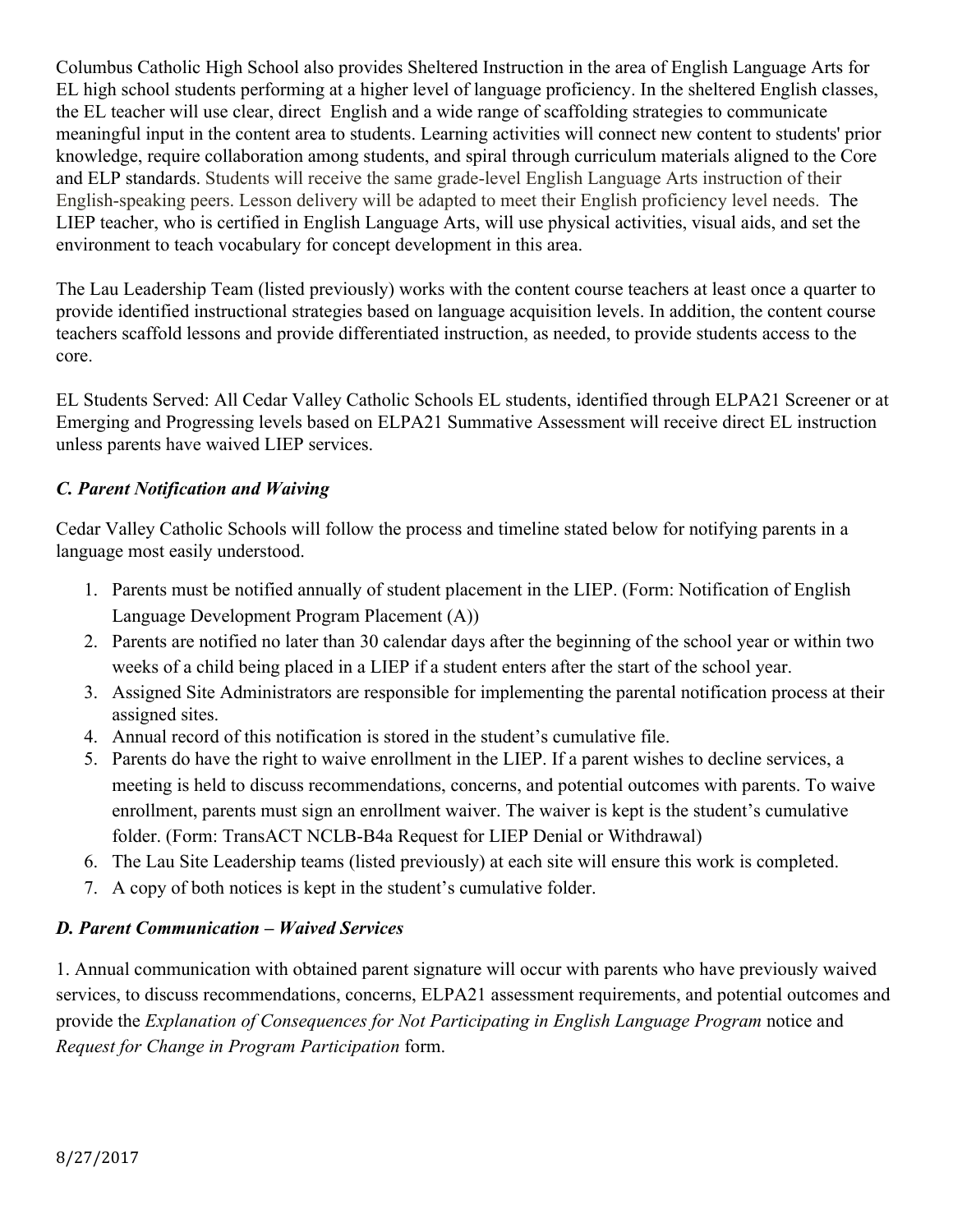2. To waive enrollment, parents must annually sign the *Request for Change in Program Participation* waiver. (Form: Request for Change in Program Participation from TransACT)

3. The signed notification waiver is kept in the student's cumulative folder.

# *E. Staffing*

The EL teachers at Cedar Valley Catholic Schools are required to have an ESL endorsement as well as content-area certification if the staff serves as the teacher of record for content area courses.

Teachers providing instruction through content area classes are endorsed in the content area in which instruction is being provided.

# *F. Administrator Oversight*

Tom Novotney, Cedar Valley Catholic Schools Chief Administrator is responsible for oversight of the LIEP. He will participate in training on ELL by completing all EL standards modules and AEA PD Online - Understanding Title III Requirements as well as attending EL focused webinars and conferences.

# *G. Access to Iowa Core and ELP Standards*

Cedar Valley Catholic Schools ensures ELs have meaningful access to instruction based on both the Iowa Core and ELP (English language proficiency) standards. General education and content-area teachers, who have EL students in their classrooms, will use appropriate best practice teaching and assessment strategies, provided to them through their Lau Leadership team members (listed previously), as well as scaffolding teaching techniques and differentiated instruction to provide these students access to the core. Focus will be placed on vocabulary development. To ensure content is comprehensible the supplemental materials and resources used, including technology resources, will be:

- Age-appropriate and support grade-level/content curriculum
- Focus on concepts being taught at a particular grade level
- Materials at a lower readability level that support age-and grade-appropriate curriculum and content area
- Whenever possible, provide different readability levels related to the same grade level topic/concept
- Match program's needs, selecting materials that preview the content instruction in the general education/content area classroom.

Collaboration between the EL and classroom/content teachers occurs at least quarterly, with other meetings as needed, during common planning times. Documentations of these meetings will include time, date, staff members present as well as an action plan to support EL students in meeting grade level ELP Standards. Each site's Lau Leadership team will be responsible for tracking the progress of the action plan. Copies of collaborative meeting documentation will be kept by each site's principal.

# *H. Curriculum and Supplemental Resources for LIEP*

Cedar Valley Catholic Schools is currently utilizing the following curricular materials within the LIEP Program.

Elementary EL students will use district-approved materials, which align to the core ELA standards and ELP standards, to provide supplemental instruction in phonemic awareness, phonics and fluency skills. Guided reading and leveled strategy groups, which are taught by the general education teacher, use leveled books that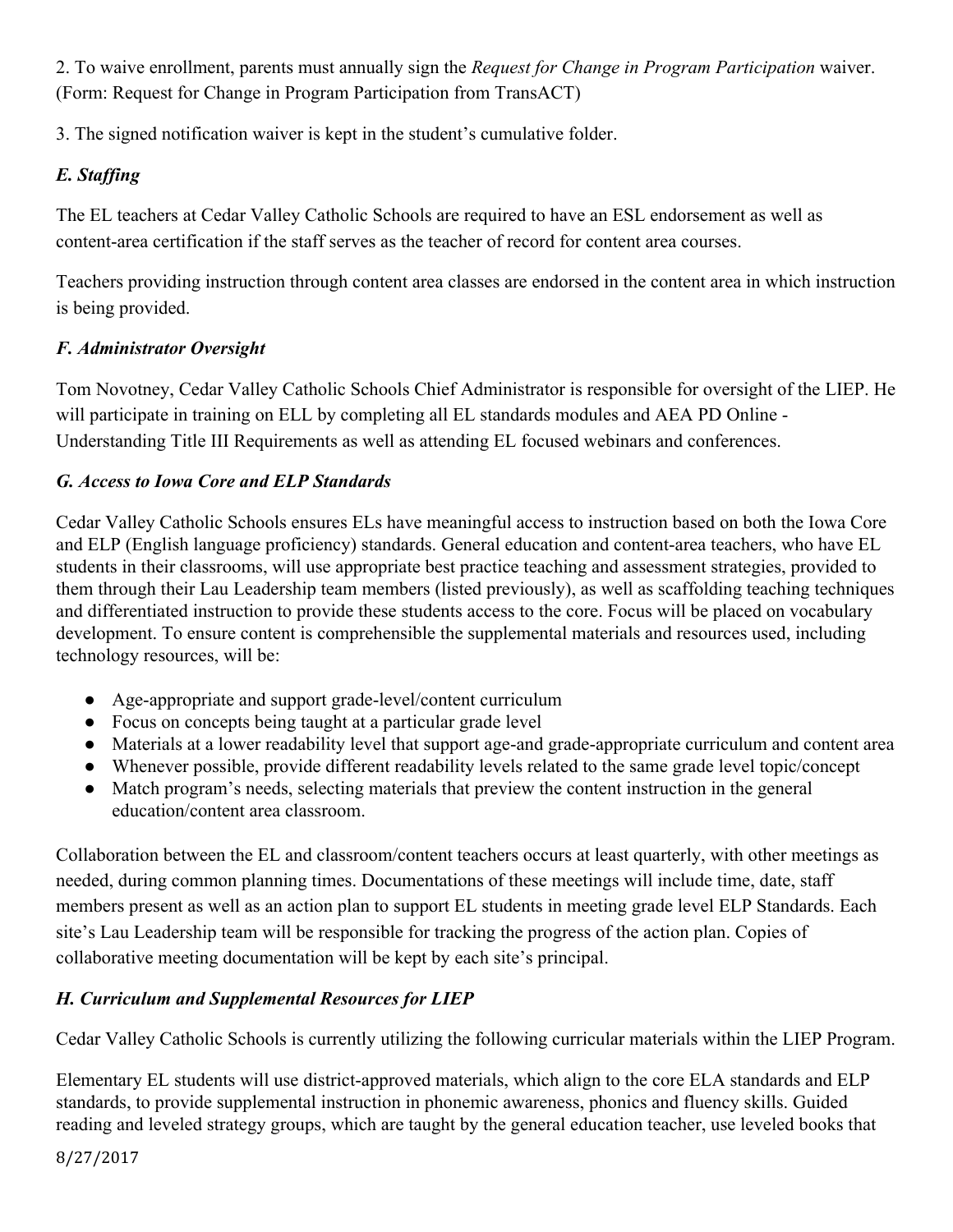focus on vocabulary acquisition and comprehension. These materials are aligned to the EL students' reading levels with focus on skills based on their English language acquisition level.

At the middle school and high school level, district-approved materials that align to the students' English language acquisition levels such as leveled books for vocabulary development and reading comprehension, units that align to advance academic language development and academic achievement along with *Word by Word* Picture Dictionaries are used based on individual student's levels of proficiency in the four identified language acquisition areas.

In addition, teacher-created, district-approved materials adjusting content to ELs' language proficiency levels with focus on key knowledge and skills needed to meet the Iowa Core and ELP standards are utilized.

All materials are reviewed and updated on a regular basis, through the Cedar Valley Catholic Schools' Curriculum Review Process based on content areas. Cedar Valley Catholic Schools' Curriculum and Supplemental decision-making process follows the system's curriculum review process, supporting the CVCS vision, mission and goals. CVCS considers the needs of ELs in core curriculum reviews. When updating curricular materials, the process includes input from Lau Site Leadership Team members (previously listed).

LIEP curriculum and supplemental resources are selected, purchased, and updated based on the following criteria:

- Age-appropriate and support grade-level/content curriculum
- Focus on concepts being taught at a particular grade level
- Materials at a lower readability level that support age-and grade-appropriate curriculum and content area
- Whenever possible, provide different readability levels related to the same grade level topic/concept
- Match program's needs, selecting materials that preview the content instruction in the general education/content area classroom.

This includes technology supports that:

- Provide English learners with the ability to access, evaluate, organize, synthesize, and disseminate information
- Encourage and assist English learners in interacting with native speakers in both instructional and social contexts
- Directly targets and promotes at least one or more of the language domains (reading, writing, listening, and speaking), relying on language acquisition activities
- Enhance understanding through types of supports (sensory, graphic, and interactive) needed by English learners at different levels of language proficiency, matching learner to appropriate technology

Technology is never the primary source of instruction/learning.

# **IV. Access to all Co-curricular and Extracurricular Programs**

*A. Talent and Gifted Considerations (As a non-public accredited school, we are not required to provide a talented and gifted instructor, but students will have access to differentiation and extension activities similar to non-ELL students, Language needs of ELs will be supported.)*

Cedar Valley Catholic Schools will refer to the following resources:

• [Educating Iowa's English Language Learners – A Handbook for Administrators and Teachers](https://www.educateiowa.gov/documents/learner-supports/2014/05/educating-iowas-english-learners-handbook-administrators-and)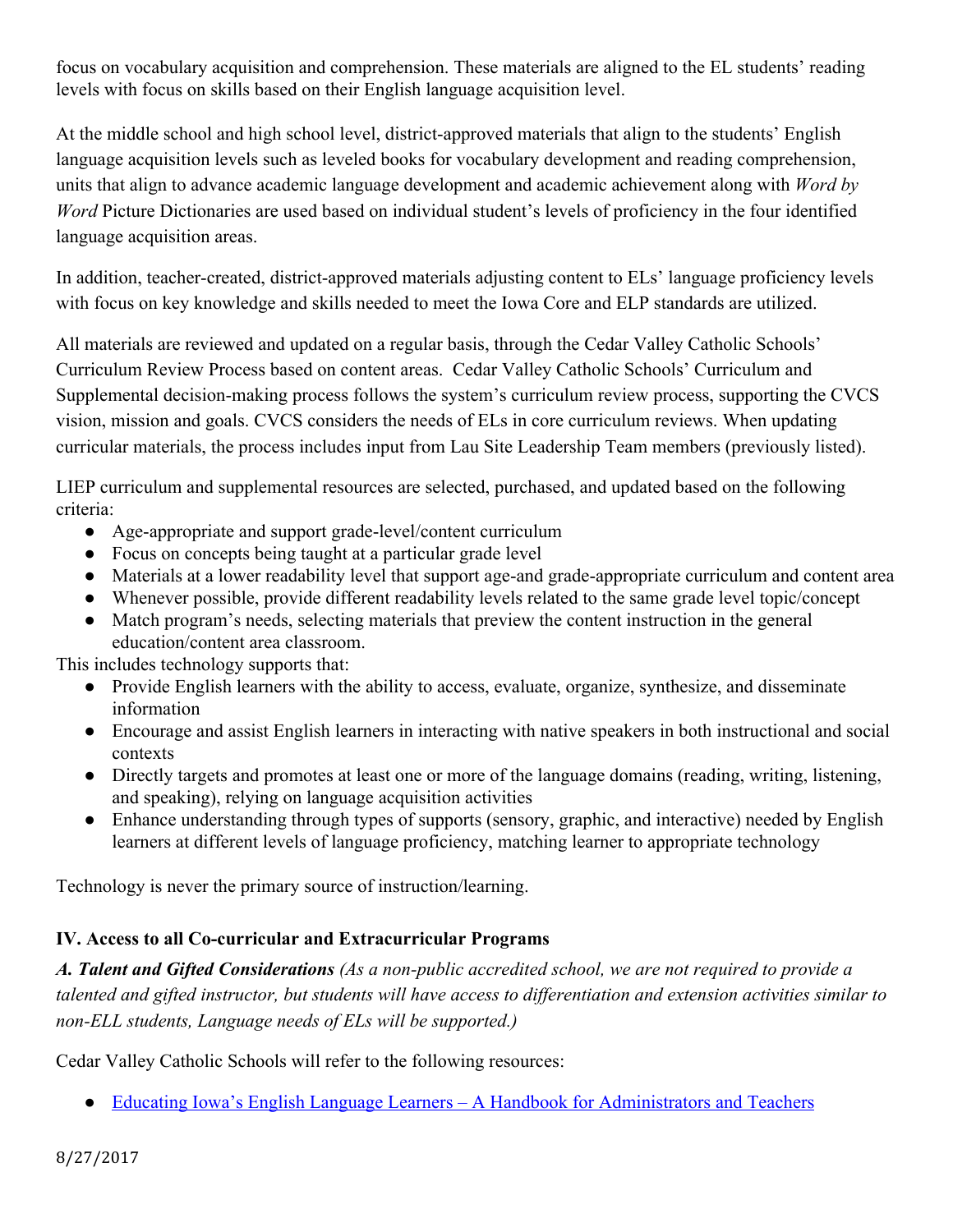- Waterloo Community Public Schools ELL facilitators and consultants along with Central Rivers AEA EL consultants
- [Identifying Gifted and Talented English Language Learners](https://www.educateiowa.gov/sites/files/ed/documents/IdentifyGiftedTalentedELL.pdf)

#### *B. Special Education Considerations*

The Cedar Valley Catholic Schools will refer to the following resources:

- [Educating Iowa's English Language Learners A Handbook for Administrators and Teachers](https://www.educateiowa.gov/documents/learner-supports/2014/05/educating-iowas-english-learners-handbook-administrators-and)
- Central Rivers AEA Special Education consultants
- Waterloo Community Public Schools consultants

Cedar Valley Catholic Schools will utilize the following process to identify EL students for special education.

- Convene a full, multidisciplinary IEP assessment team including administrator, educators, Central Rivers AEA assessors, interpreters, EL teacher who is a person with a requisite knowledge of the child's language needs and training in second language acquisition. [Joint Guidance OCR/DOJ, January 7, 2015, page 27]
- Utilize pre-referral strategies and interventions with the student having difficulties. Collect data to determine whether these difficulties stem from language or cultural differences, from a lack of opportunity to learn, or from a disability.
- Determine the language to be used in testing— language dominance and proficiency will be completed before further testing is conducted for students whose home language is other than English.
- Conduct a tailored, appropriate assessment of the child and environment utilizing unbiased, appropriate instruments combined with other sources of information (observations, interviews) from a variety of environments (school, home, community) to produce a multidimensional assessment.
- Students dually identified for special education and EL services will receive direct instruction by an ESL endorsed ELL teacher and, as specified in the EL student's Individual Education Plan, by a certified special education teacher. The services will be delivered in the same manner as defined in the EL student's Individual Education Plan. The EL teacher will support the special education teacher with the language needs of the EL students.

#### *C. Co-curricular Programs*

- 1. The Waterloo Community Public School District (in meaningful consultation with Cedar Valley Catholic Schools) makes decisions regarding supplemental services that are appropriate to the needs of the learner and goals of instructional programs including Title 1 services, Reading Skills Program, career and technical education programs, counseling services, and Advanced Placement.
	- a. EL students are identified for co-curricular programs using the same procedures and processes as for all Cedar Valley Catholic Schools non-EL students. The EL teacher, who is a person with a requisite knowledge of the child's language needs and training in second language acquisition, will be included in the identification process.
	- b. Cedar Valley Catholic Schools district ensures ELs language needs are supported within the co-curricular programs through language supports, vocabulary development, differentiation in access to accommodations. This will be provided by staff, including the LIEP teachers and program instructor.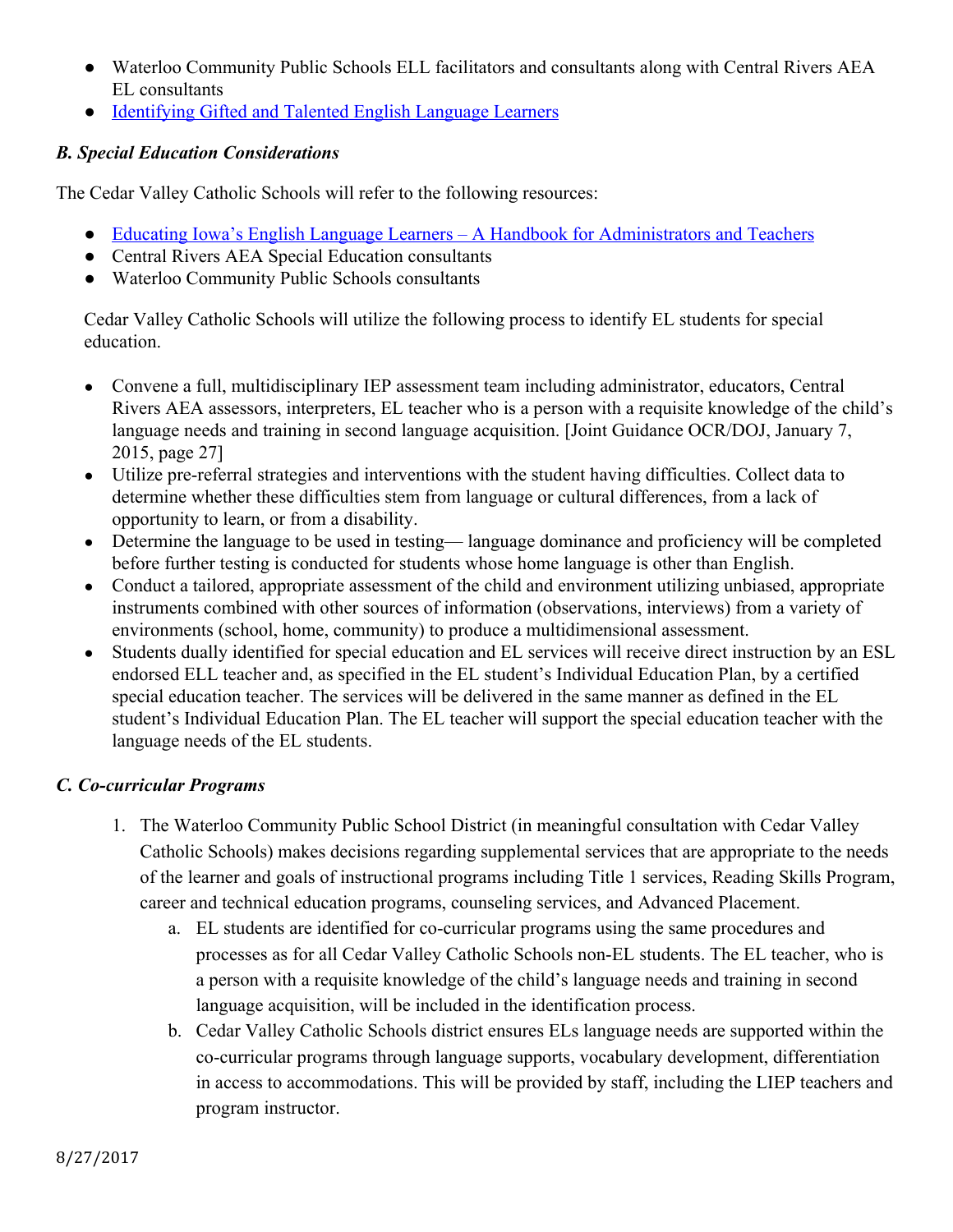- 2. Communication regarding participation in co-curricular programs and eligibility are provided to parents and students in the language most easily understood.
- 3. CVCS EL teachers (Brittany Balde, Columbus Catholic High School 9<sup>th</sup>-12th EL Teacher; Rachel Dickinson, Blessed Maria Assunta Pallotta Middle School 6th-8th EL teacher; Erica Feldmann, Sacred Heart and Blessed Sacrament K-5<sup>th</sup> EL Teacher; Cyndi Bowser, Saint Edward and Blessed Sacrament K-5<sup>th</sup> EL Teacher) are involved in the data review for placement in all programs including Title I, Reading Skills Program, career and technical programs, counseling, and Advanced Placement.

#### *D. Extra-curricular Programs*

- 1. Extra curricular activities are available to all students. Cedar Valley Catholic Schools will consider proficiency levels and take into account cultural considerations to provide access to and support of participation of EL students.
- 2. Communication regarding participation in extracurricular programs and eligibility will be provided to parents and students in the language most easily understood.

### **V. Ongoing, Embedded Level EL Professional Development for Staff who Deliver Instruction or Support the LIEP for ELs**

Cedar Valley Catholic Schools will provide ongoing, embedded professional development for those who deliver instruction or support the LIEPs. This includes all required staff as designated by the Iowa Department of Education for English Language Proficiency Standards: district and building administrators, ESL certified staff, content and classroom teachers and building support staff, including school counselors and specialists. During the 2018-2019 school year, all licensed staff providing services to ELs will complete the training on English Language Proficiency (ELP) Standards, including the Director of Curriculum, Instruction and Assessment, district and building administrators, EL staff, school counselors, and classroom/content teachers. Certified staff members directly responsible for delivering the LIEP and all CVCS certified staff, who have EL students in general education classroom or content area classroom, will view the Modules via AEA PD Online and take the associated brief quiz to document completion and content attainment, if this training has not been previously completed.

Certificates of completion from AEA PD online modules will be used to identify documentation of training procedures used. Each site administrator (previously listed) will be responsible in ensuring all certified staff members have completed this certification process. Certificates of completion will be stored in the personnel files.

Professional Development focusing on the implementation and evaluation of the English Language Proficiency (ELP) Standards will be provided to all CVCS certified staff members with facilitated discussions and collaborative learning activities Additional professional learning opportunities for all staff involved in the educational process of ELs, including paraprofessionals, will include Central Rivers AEA and Waterloo Community School System's EL professional development offerings along with the Iowa Culture and Language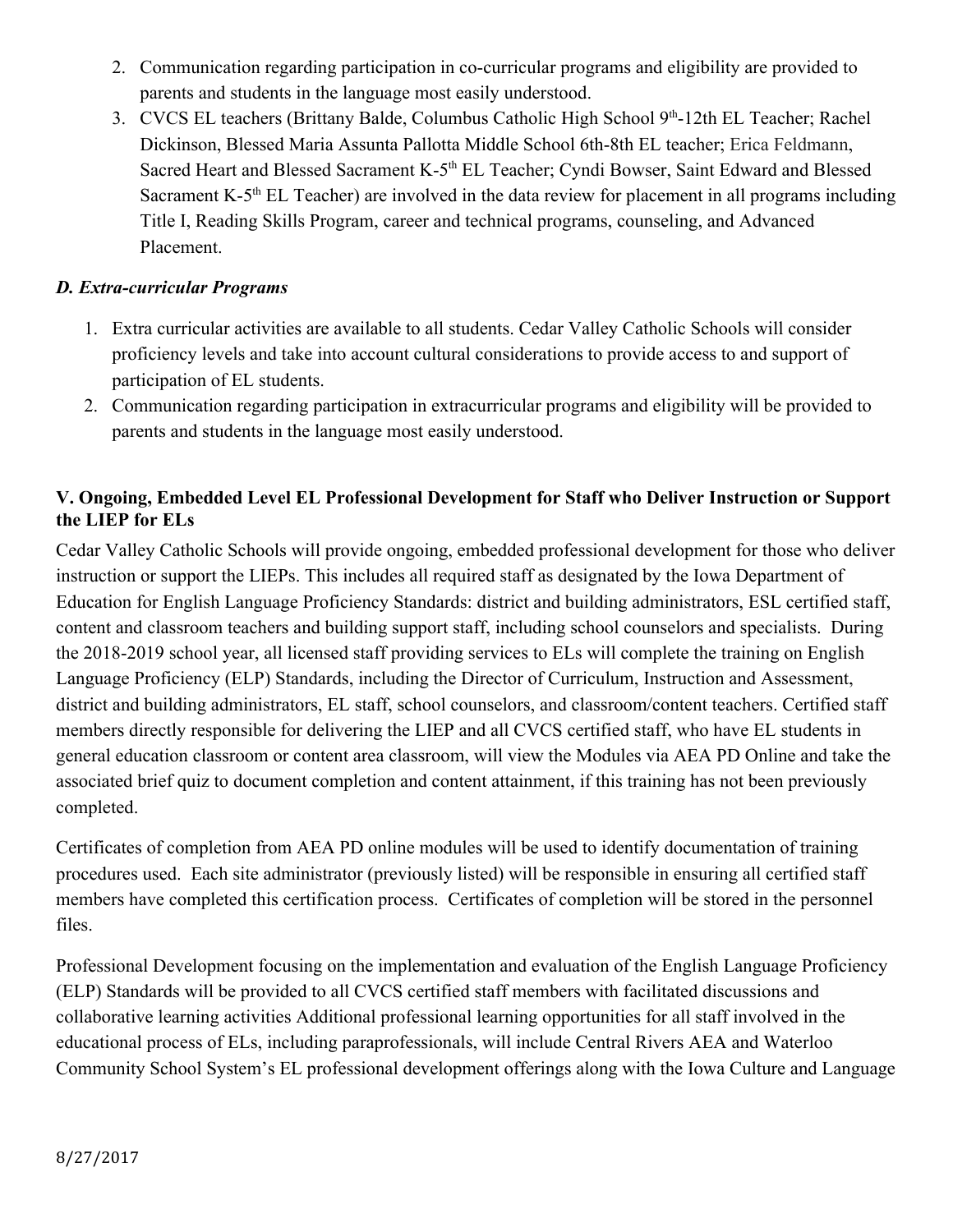Conference and Our Kids state conference. A record of professional development will be maintained in personnel folders.

# **VI. Annual English Language Proficiency Assessment (ELPA 21)**

English Learners will be evaluated annually with a standardized English language instrument recommended by the State of Iowa. For the 2018-2019 school year the state will be using the ELPA21 Summative Assessment to measure growth. Brittany Balde, Columbus Catholic High School 9<sup>th</sup>-12th EL Teacher; Rachel Dickinson, Blessed Maria Assunta Pallotta Middle School 6th-8th EL teacher; Erica Feldmann, Sacred Heart and Blessed Sacrament K-5<sup>th</sup> EL Teacher; Cyndi Bowser, Saint Edward and Blessed Sacrament K-5<sup>th</sup> EL Teacher, who are trained to score and administer the assessment, will administer the ELPA21 Summative Assessment between mid February and mid April. All students that have been identified as English Learners, including those students whose parents have waived/refused services, will be assessed.

# *A. Annual Training*

- 1. Staff administering the ELPA21 Summative Assessment will participate in training on an annual basis through the state determined training model.
- 2. A copy of the certification will be kept in the professional's personnel file

# *B. Dissemination of Scores* –

1. EL teachers will share the results of the ELPA21 Assessments scores with the administrator upon receipt of the assessments scores.

2. Classroom teachers will receive information on assessment results for students they serve. EL teachers will share the results of the ELPA21 Assessment scores with the teacher upon receipt of the assessment scores.

3. ELPA 21 assessment scores will be shared with parents upon receiving of student scores. These scores will be shared through parent conferences or through mail with translation in language most easily understood. In addition, classroom teachers will also receive information on assessment results for students they serve. Teachers will use this information to adjust their instruction to meet the needs of the students' in the four identified areas in order to provide students with access to core instruction.

# C. *Appropriate Training for Interpretation of Results* –

The EL teachers will participate in training on interpretation of results provided by the state and AEAs.

The building administrators (previously listed) will be trained on interpretation of the ELPA21 assessment scores. The EL teachers will provide this training.

The classroom/content teachers directly serving EL students will be trained on interpretation of the ELPA21 assessment scores. The EL teachers will provide this training

# *D. Use of Assessment Results*

1. Teachers of EL students will receive information about their students' English proficiency levels along with information on appropriate best practice instructional practices and accommodations at the beginning of each school year by the LIEP teacher or administrator. Teachers will use this information to adjust their instruction and assessments to meet the students' level in the four identified areas in order to provide students with access to core instruction and guiding students to meet the grade-level ELP standards.

2. EL teachers will use test results to determine level and frequency of services and EL needs.

3. All students at Emerging and Progressing Levels based on the ELPA21 Summative Assessment or qualify based on the ELPA21 Screener will receive direct instruction provided by the LIEP teacher.

4. ELPA 21 assessment results will be considered in determining future staffing and services.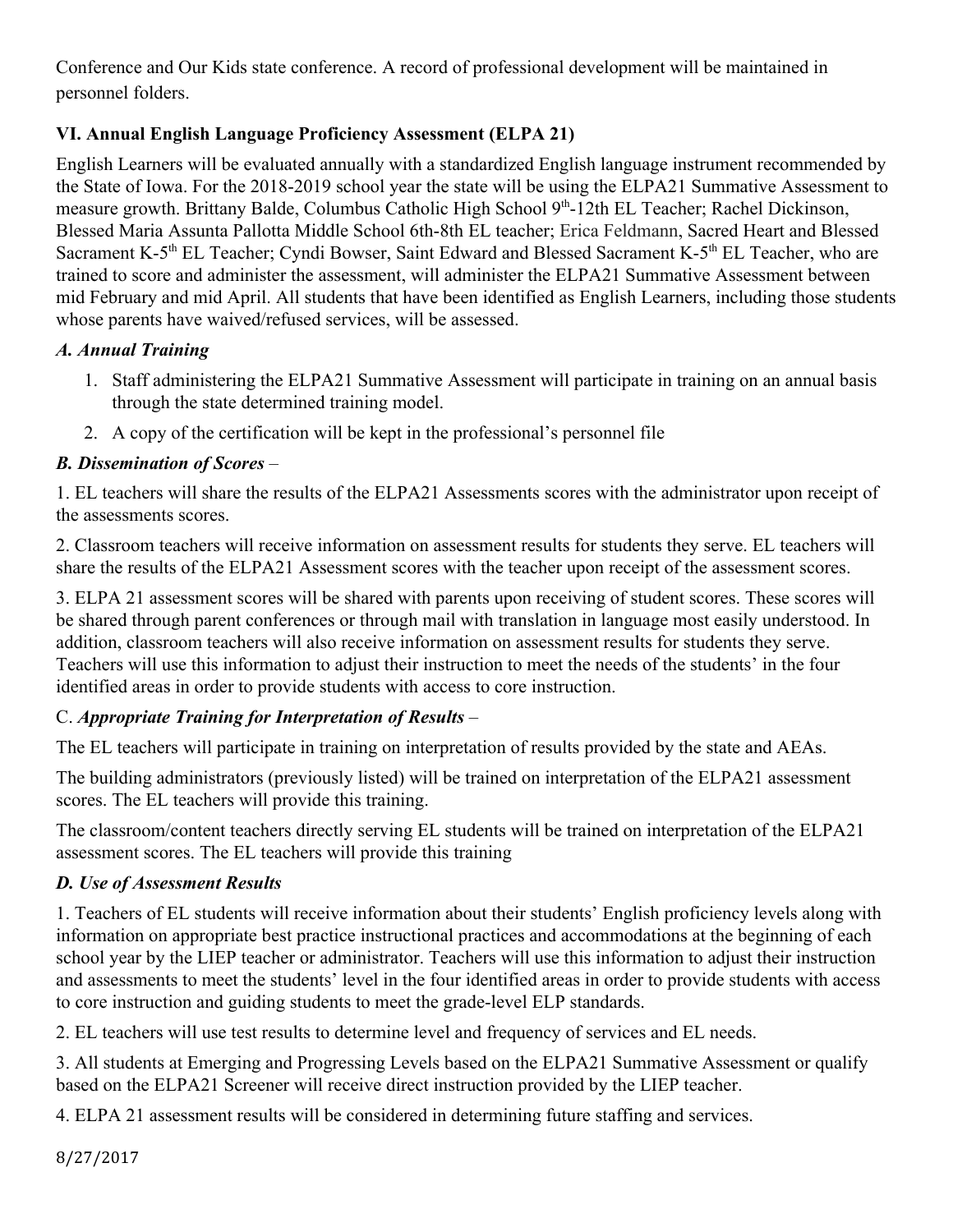### **VII. LIEP Exit Criteria and Procedures**

# *A. Exit Criteria*

- 1. The student:
	- Achieves the required score for proficiency on ELPA21

Utilizing exit criteria defined above, the Lau Leadership Team will determine exit status for EL students on an annual basis. The decision will be documented in the student's cumulative folder.

# *B. LIEP Exit Procedures*

- 1. EL's will be exited from the LIEP program only during the allowable window (from end of the school year to October 1) after ELPA21 Summative Assessment results are received.
- 2. Parents will be notified of this change in status via a letter mailed home in language most understandable to parents/families (Form: English Language Development Program - Exit Letter from TransACT).
- 3. Tanya Cutsforth, Operations and Human Resource Director, is responsible for entering data, changing student coding to "exited" in PowerSchool.
- 4. Students exited from the program will be monitored for two-years by Brittany Balde, Columbus Catholic High School 9<sup>th</sup>-12th EL Teacher; Rachel Dickinson, Blessed Maria Assunta Pallotta Middle School 6th-8th EL teacher; Erica Feldmann, Sacred Heart and Blessed Sacrament K-5<sup>th</sup> EL Teacher; Cyndi Bowser, Saint Edward and Blessed Sacrament K-5<sup>th</sup> EL Teacher.

#### **VIII. Monitoring Procedures**

#### *A. Monitoring Procedures*

Brittany Balde, Columbus Catholic High School 9<sup>th</sup>-12th EL Teacher; Rachel Dickinson, Blessed Maria Assunta Pallotta Middle School 6th-8th EL teacher; Erica Feldmann, Sacred Heart and Blessed Sacrament K-5th EL Teacher; Cyndi Bowser, Saint Edward and Blessed Sacrament K-5<sup>th</sup> EL Teacher are responsible for monitoring student academic growth each semester through analysis of test data including classroom assessments, (including FAST (K-5<sup>th</sup>), Iowa Assessment subtests Reading and Math, along with ACT for EL students who take these assessments) along with communication and input from classroom/content teachers. These teachers will be responsible for communicating these results to the building site administrators.

Students that have exited the LIEP program at a Cedar Valley Catholic Schools site will continue to be monitored for a minimum of two years (or according to ESSA requirements). The Lau Leadership Team will document this review and determine based on this review, if students needs continued monitoring, has successfully completed required monitoring or needs to be considered for re-entry into LIEP due to needs. Brittany Balde, Columbus Catholic High School 9<sup>th</sup>-12th EL Teacher; Rachel Dickinson, Blessed Maria Assunta Pallotta Middle School 6th-8th EL teacher; Erica Feldmann, Sacred Heart and Blessed Sacrament K-5th EL Teacher; Cyndi Bowser, Saint Edward and Blessed Sacrament K-5<sup>th</sup> EL Teacher will keep record of this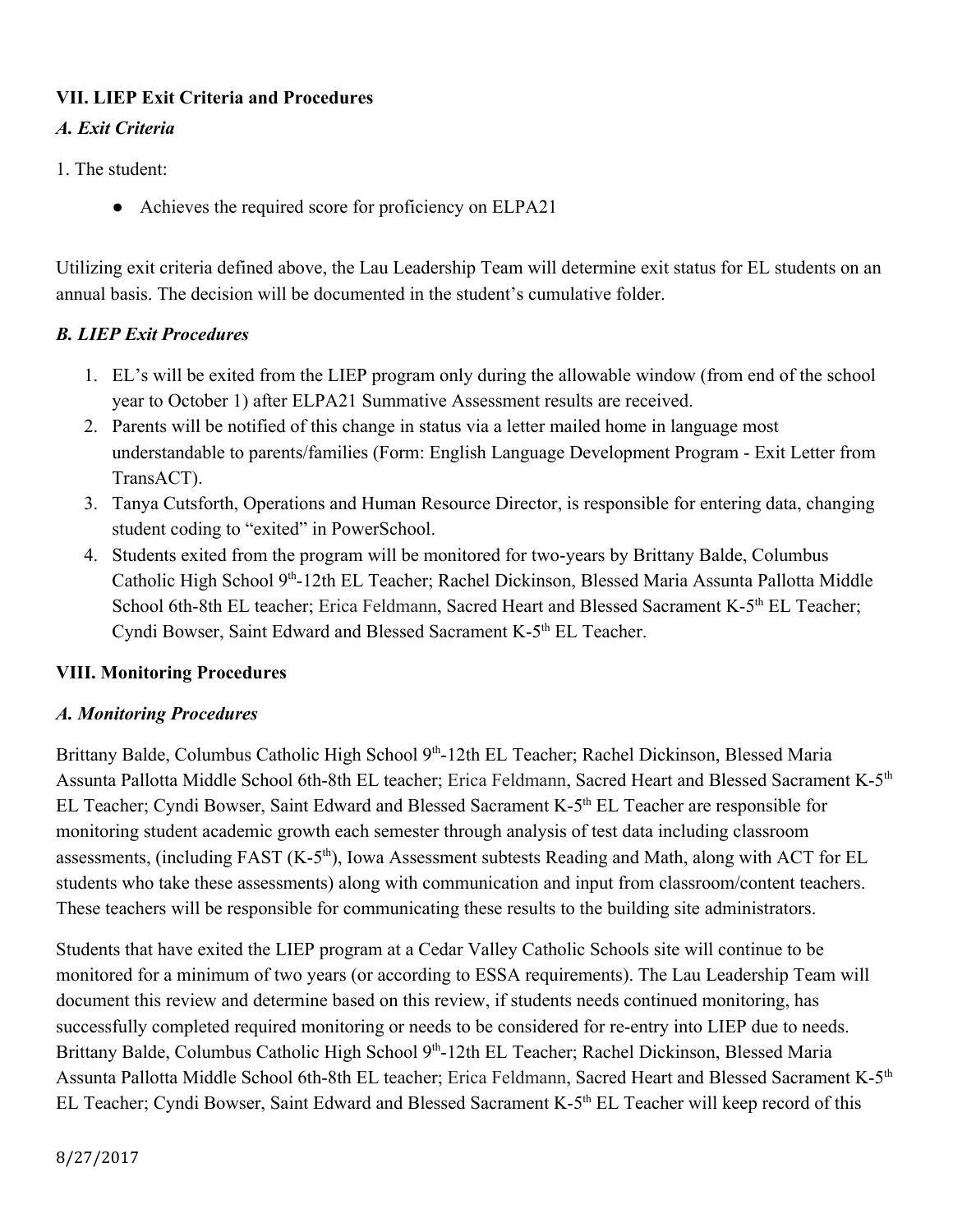documentation and the forms will be kept in student's cum folder. At the end of the year, the student's status will be documented in PowerSchool, entered by Tanya Cutsforth, Operations and Human Resource Director.

# *B. Re-entry Procedures*

1. Students will be considered for re-entry into the LIEP program if they do not meet the district-determined expectations for two or more of the three subject areas and classroom support strategies prove to be ineffective in movement towards positive growth. The team may also consider other factors not related to language needs, for example – attendance, behavior, etc.

2. Parental notification will be provided in an understandable and uniform format, and to the extent practicable, in a language that the parents can understand. (Form: Notification of English Language Development Program Placement, Version A from TransAct)

At Cedar Valley Catholic Schools, Brittany Balde, Columbus Catholic High School 9th-12th EL Teacher; Rachel Dickinson, Blessed Maria Assunta Pallotta Middle School 6th-8th EL teacher; Erica Feldmann, Sacred Heart and Blessed Sacrament K-5<sup>th</sup> EL Teacher; Cyndi Bowser, Saint Edward and Blessed Sacrament K-5<sup>th</sup> EL Teacher ensure this work is completed. A copy of the notice is kept in the student's cumulative folder.

#### **IX. LIEP Evaluation**

Daniel Thole, Columbus Catholic High School Principal and Director of Secondary Programs; Nick Satterlee, Blessed Maria Assunta Pallotta Middle School Principal; Aaron Becker, Saint Edward Principal and Director of Elementary Programs are responsible for facilitating the LIEP evaluation at their assigned site. The Lau Leadership team will evaluate the LIEP program on an annual basis. The program evaluation will be based on the following criteria:

#### *LIEP Goals*

#### **Long and Short Range Goals:**

#### Academic Goal:

Long-Range Goal FAST CBM Reading-English Low Risk Percentage: Increase for the EL subgroup, based on the First Grade-Fifth Grade FAST CBM Reading-English, by one percentage point on the Spring First Grade-Fifth Grade FAST CBM Reading-English each year over the next five years (2018-2019 School Year to 2023-2024 School Year).

#### 2017-2018 Results:

Spring CBM Reading-English: 37% of CVCS first through fifth grade EL students were at low risk or higher.

#### Short Range Goal for 2018-2019:

Spring CBM Reading-English: 38% of CVCS first through fifth grade EL students will be at low risk or higher.

#### English Language Acquisition Goal:

Long-Range Goal for English Language Proficiency: Five percent increase in the percentage of English Learners who are proficient, based on the ELPA21 Summative Assessment results, within the next five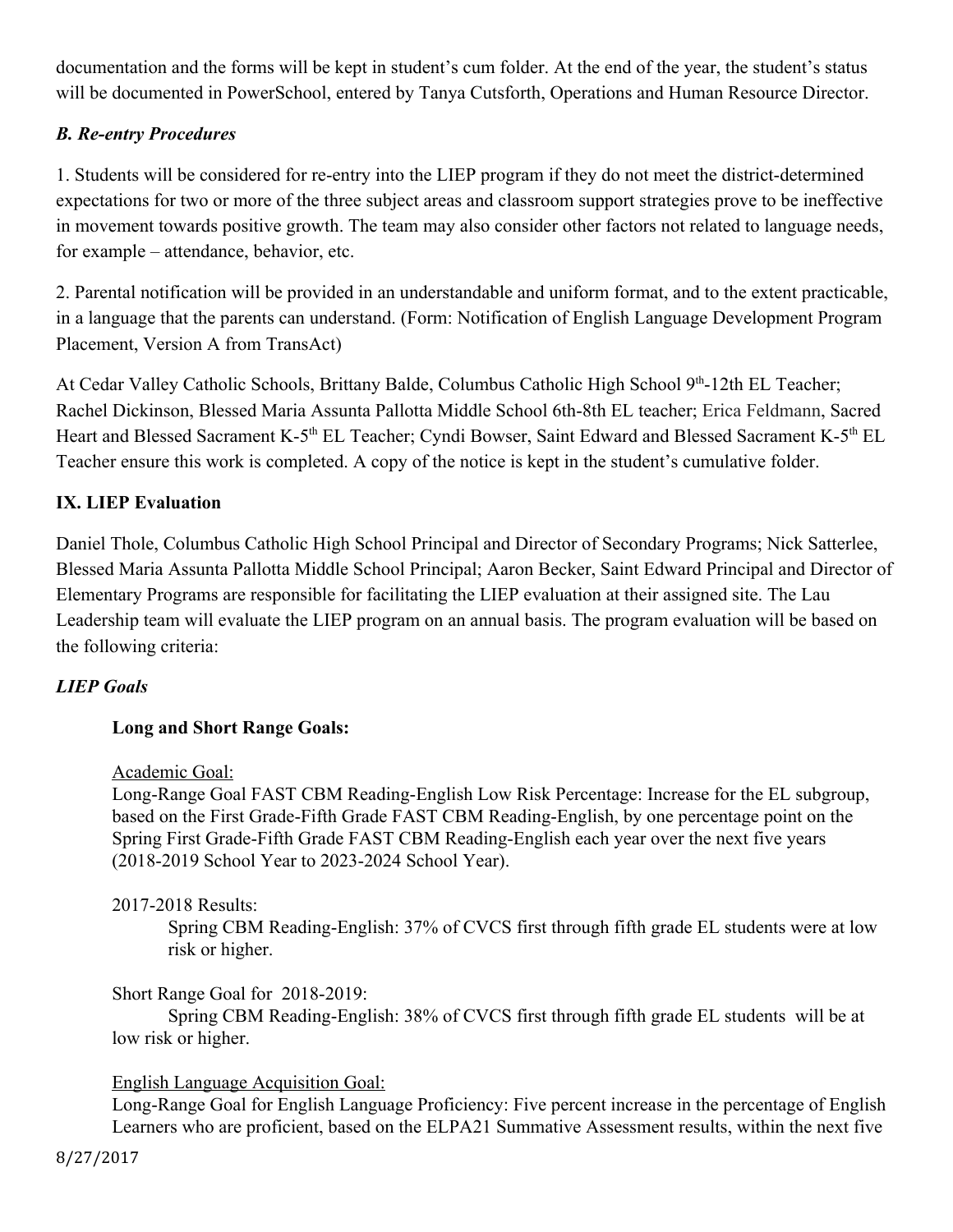years (2017-2018 School Year to 2021-2022 School Year, from 1.6% in 2016-2017 to 5.6% in 2021-2022).

2016-2017 Results: ELPA21 Summative Assessment: 1.6% of CVCS EL were proficient. 2017-2018 Results: ELPA21 Summative Assessment: 15.4% of CVCS EL were proficient.

Short Range Goal for 2018-2019: ELPA21 Summative Assessment: 16.4% of CVCS EL will be proficient.

In addition, staff input, parent and student input, LIEP enrollment, courses/programming, co-curricular and extracurricular involvement by ELs, and percentage of ELs who exit from LIEP services will be part of the evaluation process.

- 1. Result data will be used by the Lau Leadership team to design and implement future programming and services for ELs, focused on improving English Language instruction and increasing English language development, including:
	- a. Professional development
	- b. Adjustment of the LIEP
	- c. Staffing
	- d. Teacher scheduling
	- e. Curricular needs, including LIEP and supplemental classroom materials and resources
	- f. Meeting individual ELs needs
- 2. Title III assurances will be reviewed and completed through the CASA.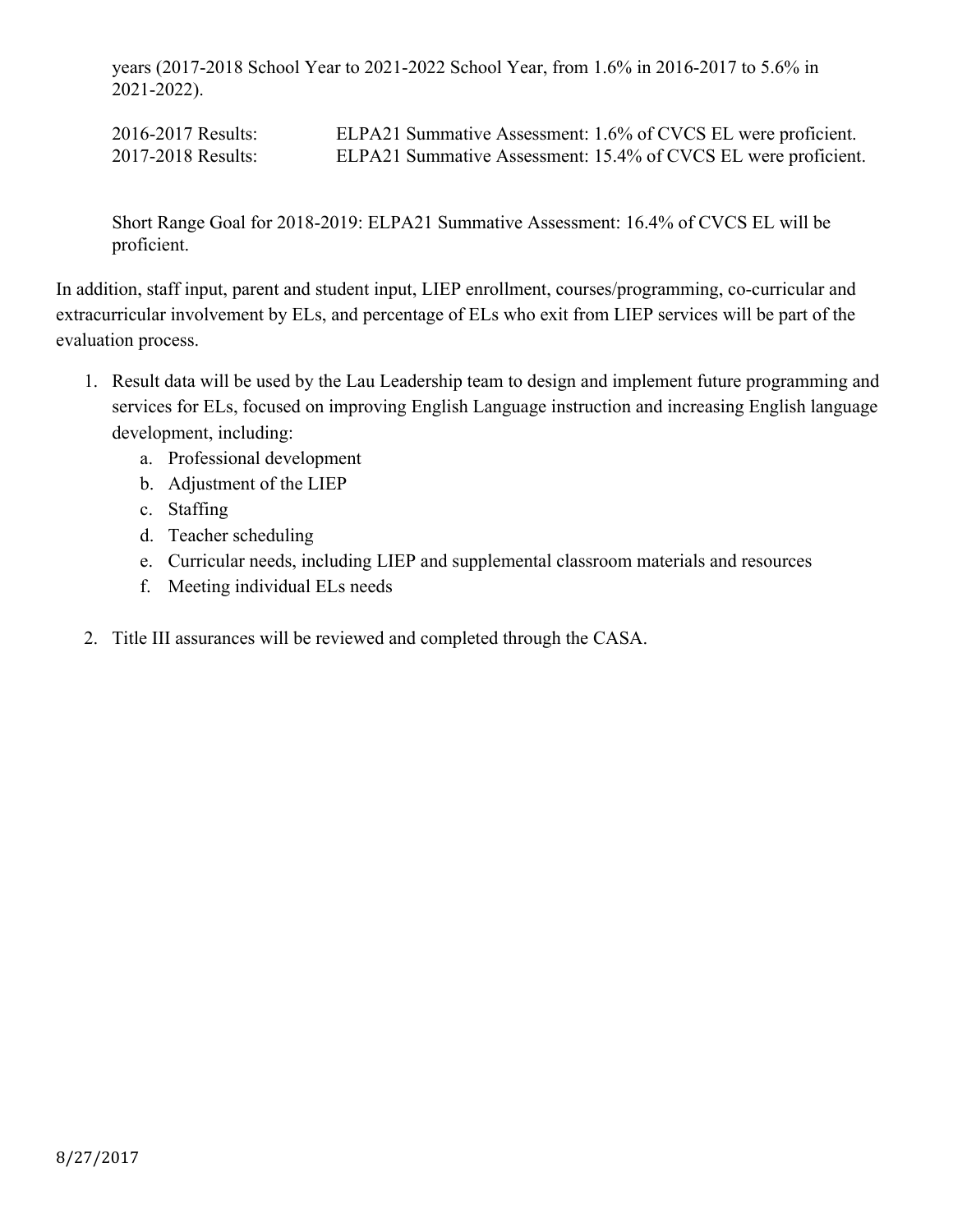# **Appendix A**

Please download the full Department of Justice and Office of Civil Rights Joint Guidance document from:

[http://www2.ed.gov/about/offices/list/ocr/letters/colleague-el 201501.pdf](http://www2.ed.gov/about/offices/list/ocr/letters/colleague-el%20201501.pdf)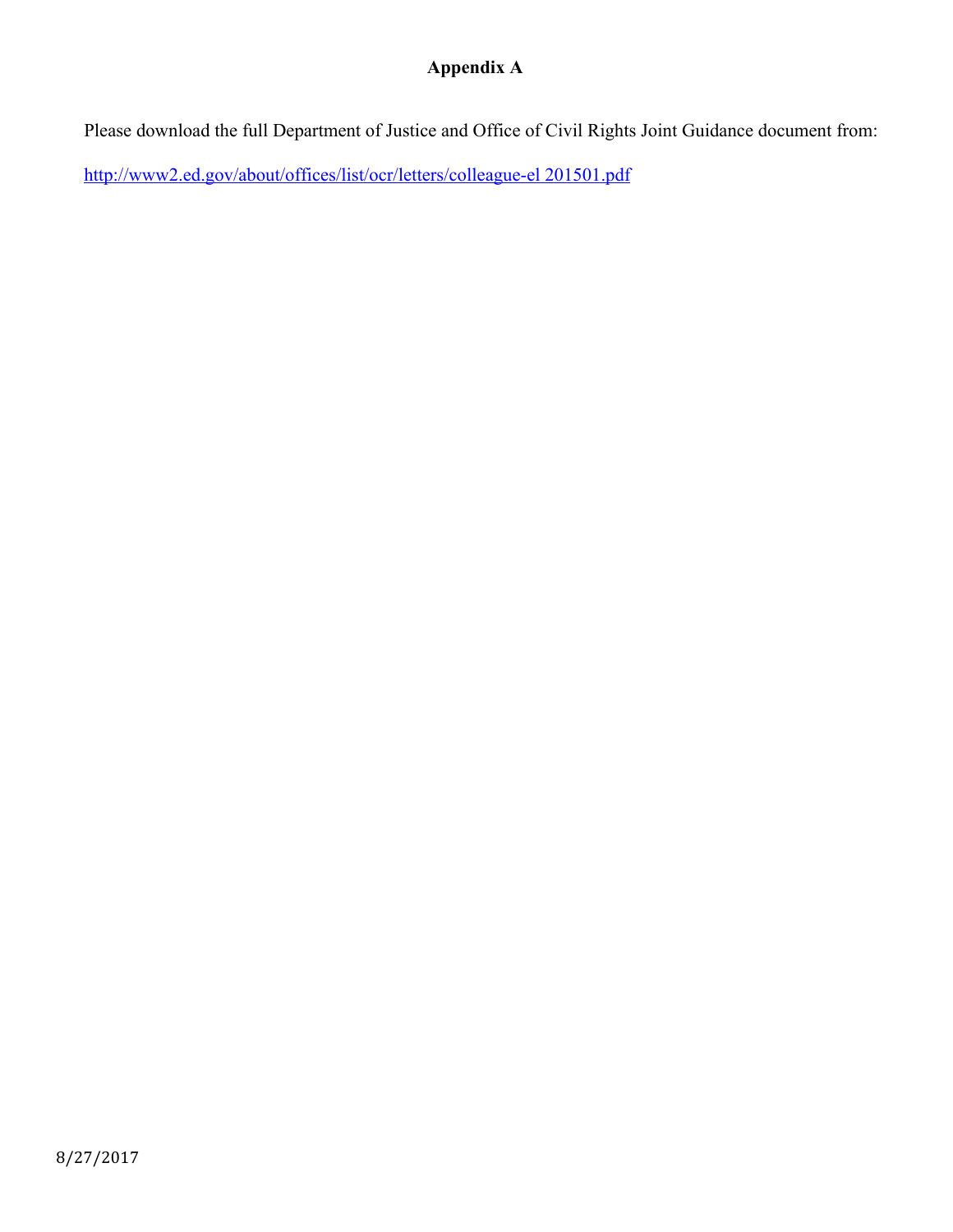#### **Appendix B Description of LIEP Models [www.2.ed.gov/about/offices/list/ocr/EL/glossary.html](http://www.2.ed.gov/about/offices/list/ocr/ell/glossary.html)**

- **Newcomer Program:** *Newcomer programs are separate, relatively self-contained educational interventions designed to meet the academic and transitional needs of newly arrived immigrants; typically, students attend these programs before they enter more traditional programs (e.g., English Language Development programs or mainstream classrooms with supplemental ESL instruction).*
- **Sheltered Instruction:** *An instructional approach used to make academic instruction in English understandable to ELs. In the sheltered classroom, teachers use physical activities, visual aids, and the environment to teach vocabulary for concept development in mathematics, science, social studies, and other subjects.*
- **English as a Second Language (ESL):** *A program of techniques, methodology, and special curriculum designed to teach ELs English language skills, which may include listening, speaking, reading, writing, study skills, content vocabulary, and cultural orientation. Further, ESL instruction is usually in English with little use of native language.*
- **Dual Language Program:** *Also known as two-way, or developmental, the goal of these bilingual programs is for students to develop language proficiency in two languages by receiving instruction in English and another language in a classroom that is usually comprised of half native English speakers and half native speakers of the other language.*
- **Other Bilingual Program:** *Bilingual education refers to approaches in the classroom that use the native language of English language learners (ELs) for instruction*.

<http://www.nabe.org/BilingualEducation>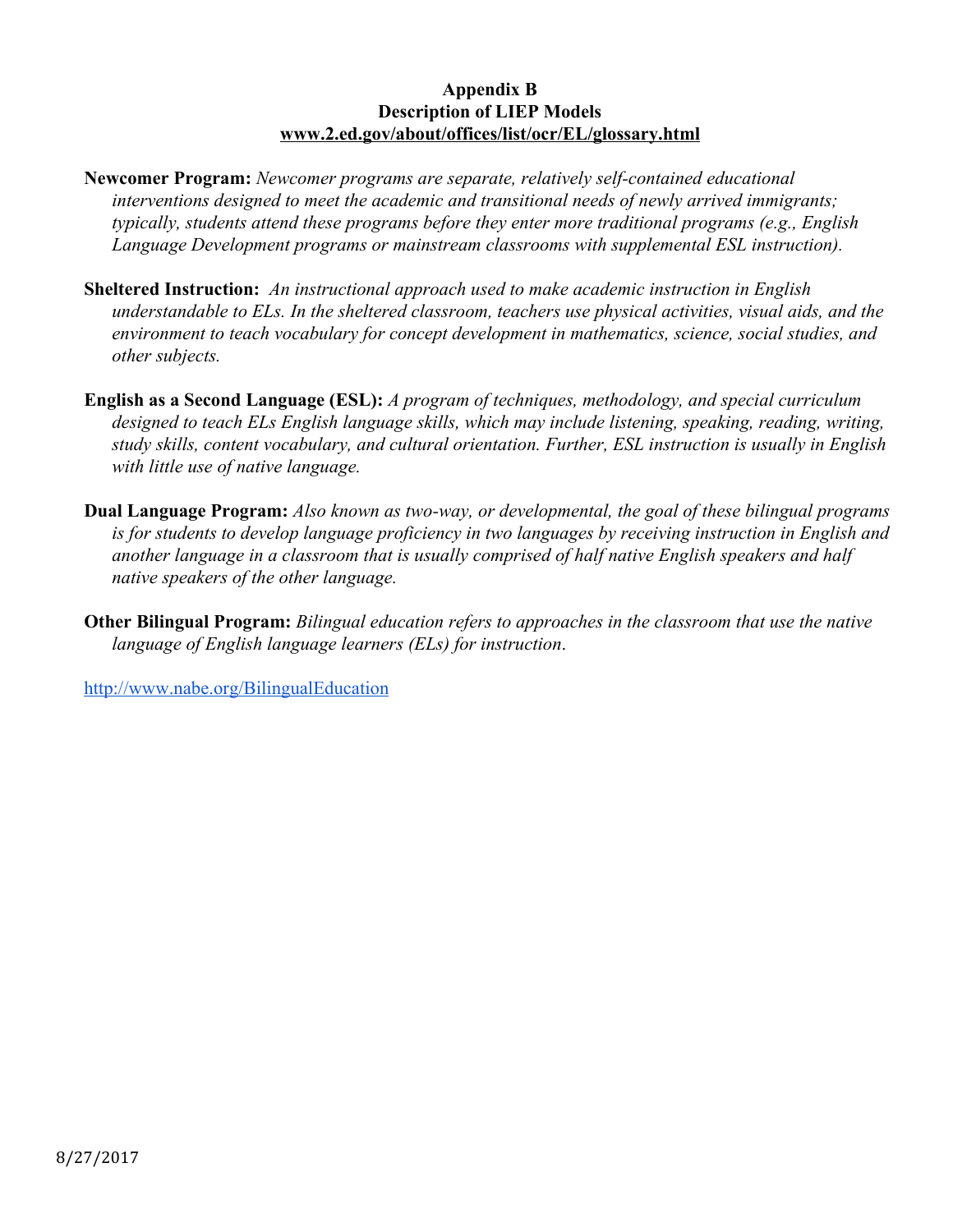### **Appendix C**

[Home Language Survey - IA](https://drive.google.com/drive/u/1/folders/0B2dlsptrbQr4TGloOHM2Z3ljWXM) includes second page for race and ethnicity

[Determination of Student Eligibility with Notice of English Language Development Program Placement](https://drive.google.com/drive/u/1/folders/0B2dlsptrbQr4TGloOHM2Z3ljWXM) Notification that student was screened based on Home Language Survey-IA and reports initial placement or informs parents students who don't qualify for placement

[English Language Development Program - Exit Letter](https://drive.google.com/drive/u/1/folders/0B2dlsptrbQr4TGloOHM2Z3ljWXM) for students who are eligible to exit services

Notice of English Language [Development](https://drive.google.com/drive/u/1/folders/0B2dlsptrbQr4TGloOHM2Z3ljWXM) Program Placement for initial, annual and re-entry placement notification

- [Explanation of Consequences for not Participating in English Learner Program f](https://drive.google.com/drive/u/1/folders/0B2dlsptrbQr4TGloOHM2Z3ljWXM)or parents who express intent to refuse LIEP services for EL student
- [Request of Change of Program Participation f](https://drive.google.com/drive/u/1/folders/0B2dlsptrbQr4TGloOHM2Z3ljWXM)or parents who request change in program participation, withdrawing EL student from LIEP services